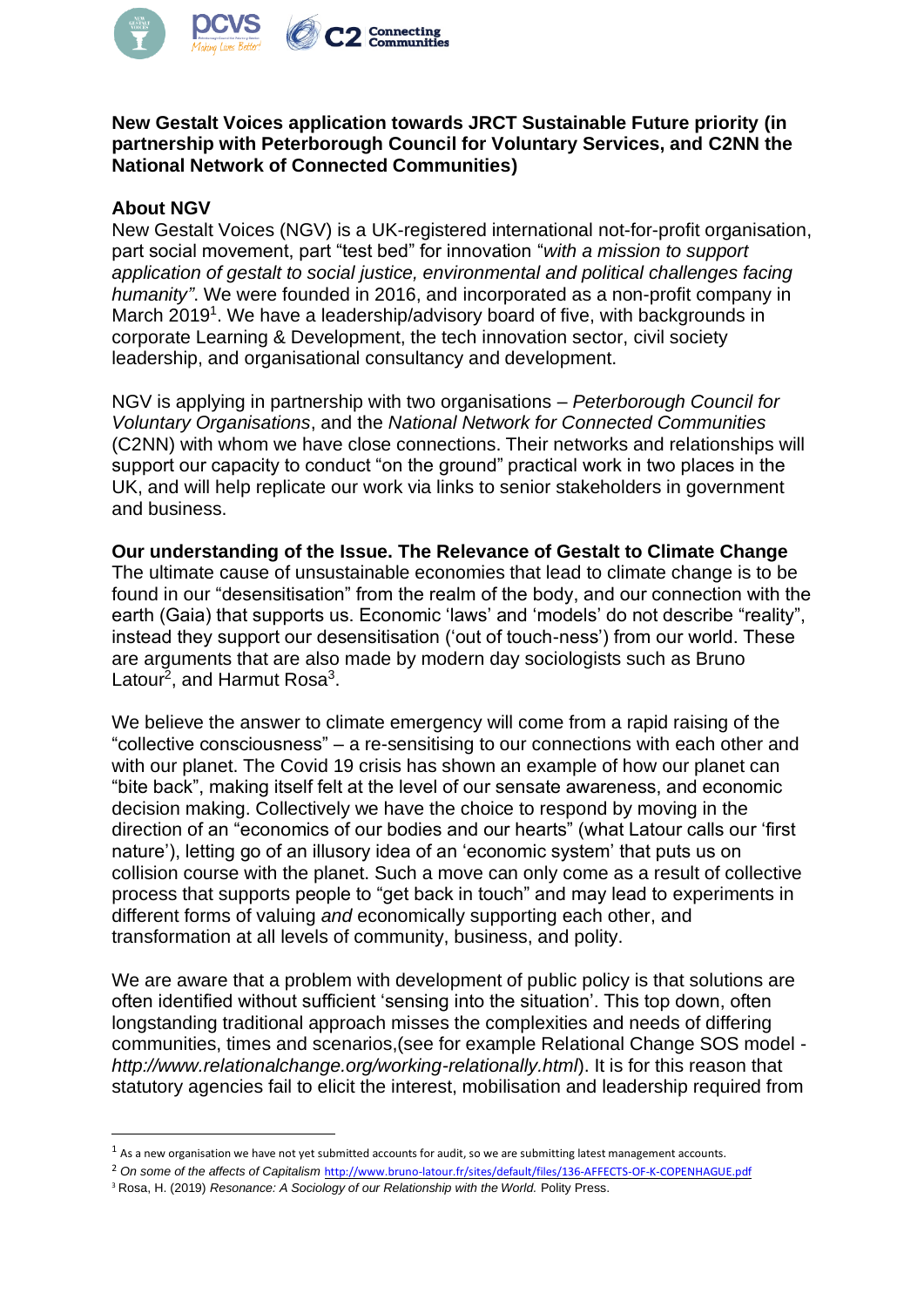

local people in delivering the outcomes required to effect adequate impact on the environment.

NGV facilitates the creation of skilfully led enabling spaces, in which people begin to discover, and value themselves, often for the first time. We believe this will translate into a love for the world they live in. In realising they matter and belong, people will start to care for themselves and others. Once people have a sense of their uniqueness, awareness is raised of the important part they play in the universe today, their desire to ensure the sustainability for the human species will increase. As people begin to nurture themselves, so they will touch and care for the environment.

NGV's innovation model is based on working at the "micro-level" and "macro-level" simultaneously. In relation to the urgency of climate change '*we don't have time*' to pilot and then "roll out". Since our networks are international (550 individuals on our mailing list / 2000 facebook followers), action that originates in the UK via a JRCT supported project will 'cross-pollinate' and spur initiatives happening elsewhere in the world.



Building on existing networks in Peterborough, a location that corresponds to a C2NN local site (probably either South Devon, Stoke on Trent, or Margate), and a third group located in London made up of 'national' stakeholders, we will bring gestalt facilitation over a period of two years to locally-co-ordinated groups spanning representation from all three domains of civil society – community, commerce/business, and state/public sector.

Groups of up to 24, and no less than 15, will meet once every three months for a day at a time (a total of 8 facilitated days/site). We will bring a gestalt approach to the facilitation of these meetings. The "frame" will be to understand our sense of belonging and impact at a neighbourhood, environmental and planetary level.

We have budgeted for a 1/6 facilitator/participant ratio in order to ensure an adequate level of support for the group, necessary in our experience for the process to be transformative both individually and collectively.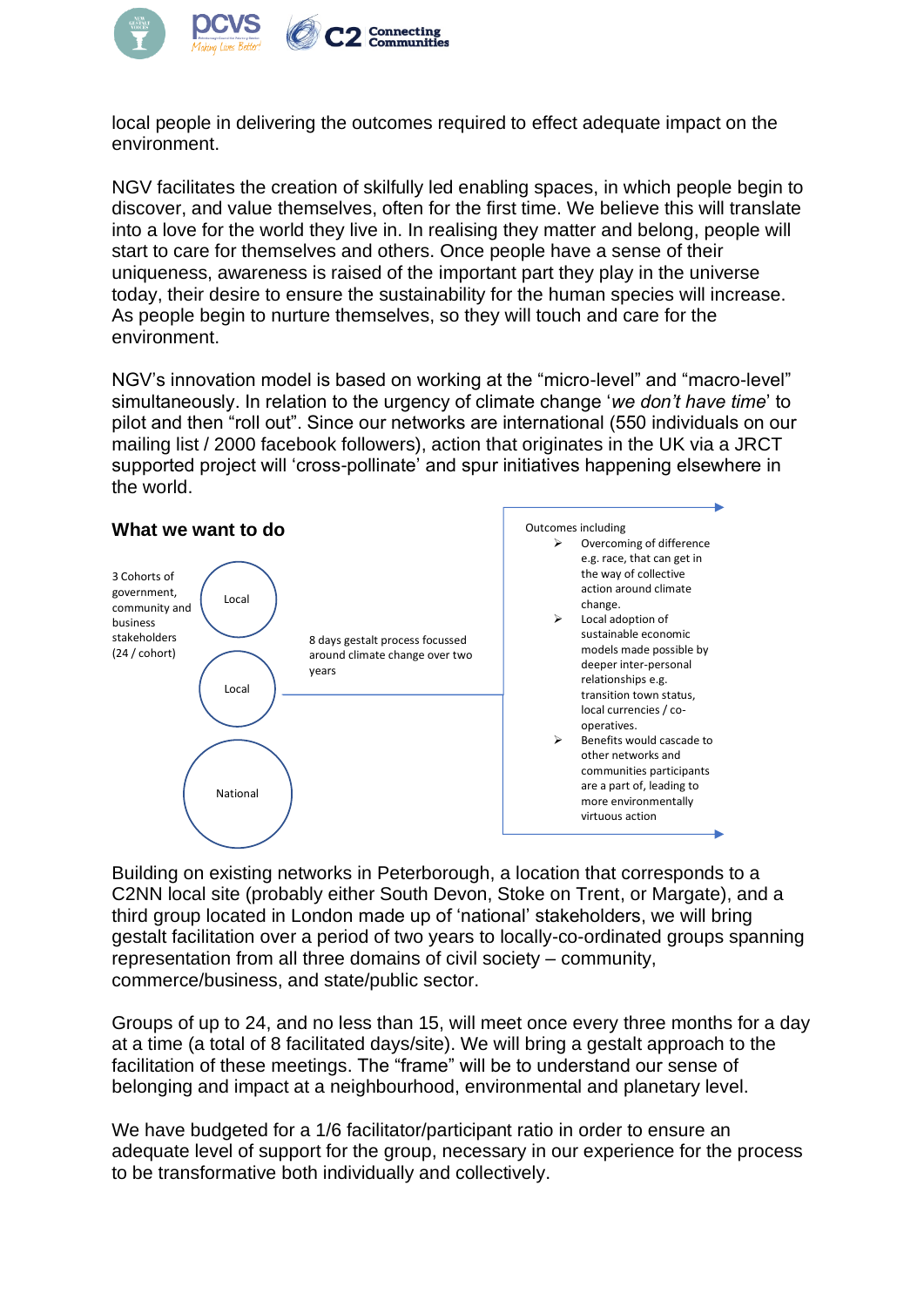

Over the two year period we will additionally run 4 half-day zoom-seminars bringing participants from across the three cohorts together and sharing ideas and learning.

The project addresses priorities within all four funding priorities. Particularly the project will facilitate exploration of:

- 1. *Better economics*: "explores and promotes ways that well-being and sustainability, rather than traditional forms of economic growth, could be placed at the heart of public policy".
- 2. *Beyond consumerism*: "exploration of initiatives and models which promote positive alternatives to materialism for a more fulfilled life." / "work which engages people individually and collectively in holistic and value -led approaches to transformed behaviour and lifestyle, as an alternative to consumerism."
- 3. *New voices*: "campaigns and movements that give marginalised or underrepresented groups a voice on issues of environmental and economic justice" / "initiatives that encourage organisations from outside the traditional environmental field to get involved in environmental justice."
- 4. *Responding to the dual harms of Covid-19 and systemic racism*: "Helps to build collective power and foster visions for more imaginative, just economies which prioritise the wellbeing of human beings and the natural world."

As people recognise their individual power and potential, their awareness of the uniqueness and importance of others is also raised. This in turn increases understanding and value of difference. Diversity ceases to be a threat, instead a vital part of the jigsaw of life and growth. This group exploration of 'self', 'other' and 'situation' could/will impact on inequality, justice, cohesion, aspiration, skills development, and resilience – contributing to cross-cutting JRCT priorities, particularly around "*Power and Accountability*", and "*Rights and Justice*".

## **Who/ Delivery**

NGV draws on a network of professionally trained gestalt practitioners with long-term (3 years +) training and vast experience of living and practicing gestalt. In addition to fully qualified gestaltists, we will also draw on individuals who are in the process of training (this provides opportunities for these individuals to gain skills and experience). We have put together a core team, and will bring in additional people on a consultancy basis as our project requires it:

**John Gillespie**: Founder and CEO of NGV, 6 years gestalt training (2013-2019), MA in Gestalt Psychotherapy Theory, BA (Oxon) in Politics, Philosophy and Economics, Fellow of the Centre of Welfare Reform. A background including CEO and Director level roles in in health transformation, community development, welfare reform, and voluntary sector capacity building.

**Toni Clarkson**: Toni has a background in OD for multinational organisations and has worked as a coach and leadership consultant for over 20 years. Clients have ranged from local and central government, social housing, social support, scientific research and the NHS. She has an MSc in Coaching Psychology and 4 years gestalt training.